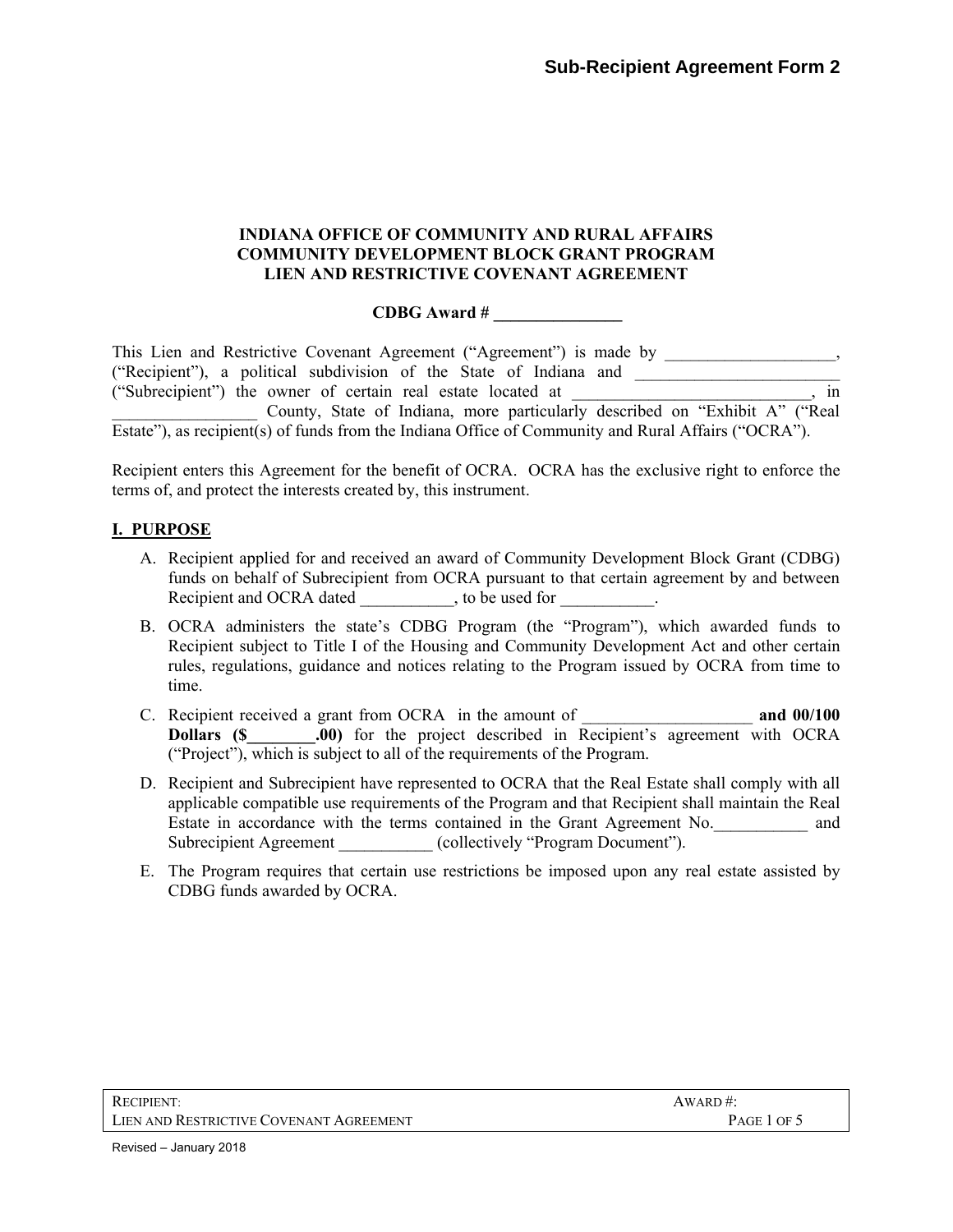# **II. AGREEMENT**

Recipient and Subrecipient hereby impose the following restrictive covenants upon the Real Estate until Recipient is issued a Certificate of Completion for the Project, which shall be enforceable by OCRA, and Recipient and Subrecipient hereby warrant, grant and convey to OCRA a lien upon the Real Estate for the period specified above (the "Lien"). In consideration of these mutual undertakings and covenants, the parties further agree as follows:

- A. Compatible uses. The Real Estate shall be dedicated and maintained for the use(s) set forth in the Program Documents for a five year period or until a Certificate of Completion is issued by OCRA.
- B. Insurance. Recipient and/or Subrecipient shall maintain property damage, comprehensive coverage, and liability insurance in an amount equal to the replacement cost of the property or improvements made with grant funds. Recipient shall be named as the loss payee of all such policies and maintain proof of such insurance until the issuance of a Certificate of Completion.
- C. Transfer, Assignment, or Liens. The Recipient and Subrecipient agree that neither party shall convey any interest in the Real Estate without the prior written consent of OCRA. The Real Estate shall not be pledged or mortgaged as collateral for loans without the prior written consent of OCRA. Recipient and/or Subrecipient shall cure and otherwise perfect all liens placed against the Real Estate.
- D. Inspection. OCRA and its representatives and assigns shall have the right to enter upon the Real Estate, at reasonable times and with reasonable notice, for the purpose of inspecting the Real Estate to ensure compliance with the terms of the Program Documents.
- E. Enforcement. If the Real Estate is not maintained according to the terms of the Program Documents, the Recipient and/or Subrecipient is responsible for taking measures to bring the Real Estate back into compliance.
	- a. OCRA or its representatives or assigns will notify the Recipient in writing and advise them that they have 60 days to correct the violation.
	- b. If the Recipient or Subrecipient fails to demonstrate a good faith effort to come into compliance with the terms of the Program Documents within the 60-day period, OCRA or its representatives or assigns shall enforce the terms of the Program Documents by taking any measures it deems appropriate, including but not limited to bringing an action at law or in equity in a court of competent jurisdiction.
- F. Consideration. Recipient and Subrecipient state that the financial assistance received through the Program represents good and valuable consideration for this Agreement and that restrictions on the use of the Real Estate are consistent with the statutes, regulations, terms, conditions, and requirements for the Program.
- G. Binding Effect. This Agreement shall be binding upon the Real Estate and shall constitute a restrictive covenant. Recipient agrees that any and all requirements of the laws of the State of Indiana which must be satisfied so that the provisions of this Agreement constitute valid and binding deed restrictions and covenants on the Real Estate shall be satisfied in full. This Agreement shall be binding upon and shall inure to the benefit of the parties hereto and their respective heirs, representatives, successors, and assigns.
- H. Governing Law; Venue. This Agreement shall be construed and governed in accordance with the laws of the State of Indiana. The parties agree to submit to the exclusive jurisdiction and venue of the courts of Marion County, Indiana for any action arising out of this Agreement.

| <b>RECIPIENT:</b>                       | AWARD#:     |
|-----------------------------------------|-------------|
| LIEN AND RESTRICTIVE COVENANT AGREEMENT | PAGE 2 OF 5 |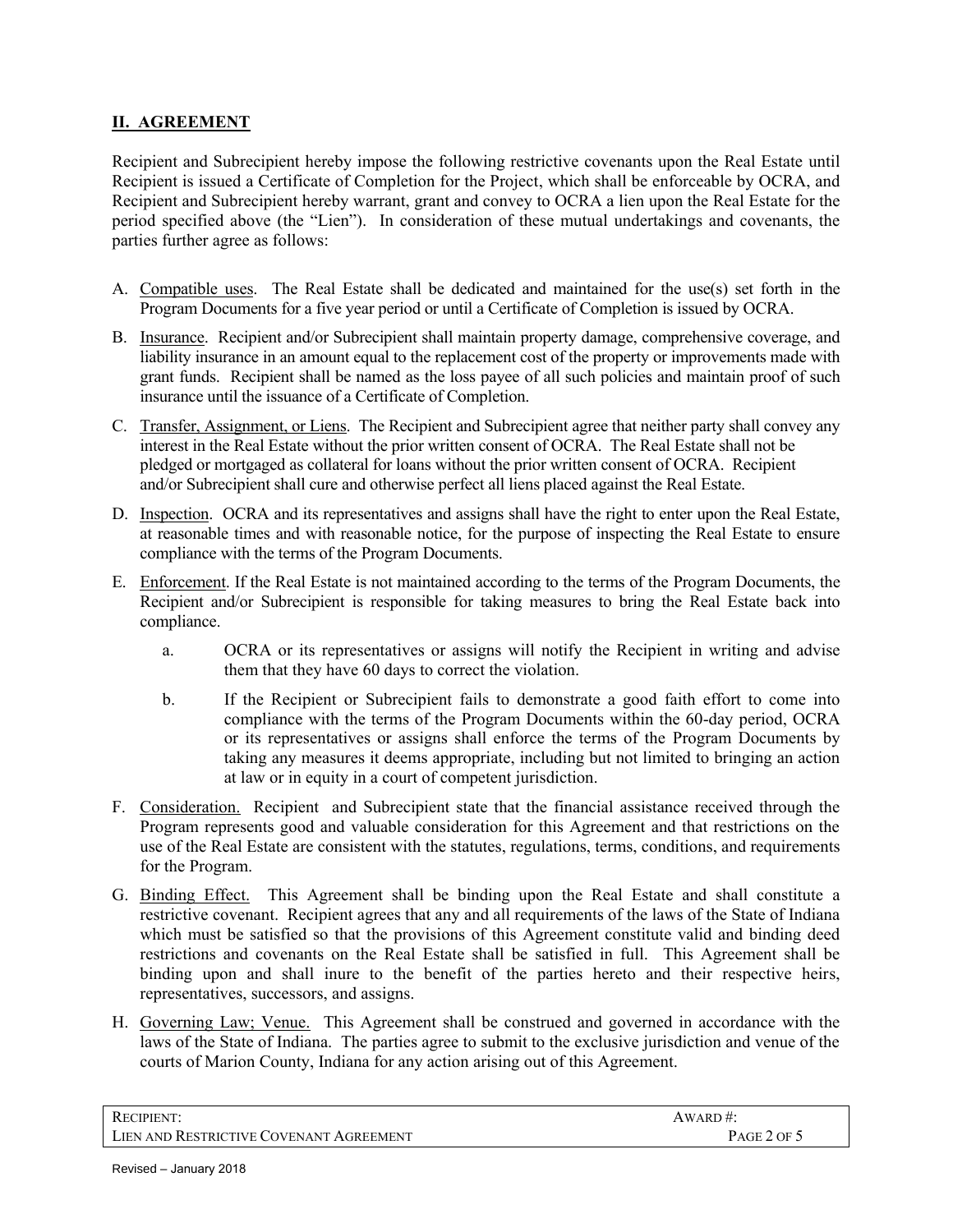#### **NON-COLLUSION AND ACCEPTANCE**

The undersigned attests, subject to the penalties for perjury, that he/she is Recipient, or that he/she is the properly authorized representative, agent, member or officer of Recipient, that he/she has not, nor has any other member, employee, representative, agent or officer of Recipient, directly or indirectly, to the best of the undersigned's knowledge, entered into or offered to enter into any combination, collusion or agreement to receive or pay, and that he/she has not received or paid, any sum of money or other consideration for the execution of this Agreement other than that which appears upon the face of this Agreement.

IN WITNESS WHEREOF, Recipient has, through its duly authorized representative, entered into this Agreement. Recipient, having read and understood the foregoing terms of this Agreement, does by its respective signature dated below hereby agree to the terms thereof.

RECIPIENT:

### **«RECIPIENT»**

| D |  |  |  |
|---|--|--|--|
|   |  |  |  |

| Printed: |  |  |  |  |
|----------|--|--|--|--|

Title: \_\_\_\_\_\_\_\_\_\_\_\_\_\_\_\_\_\_\_\_\_\_\_\_\_\_\_\_\_\_\_\_\_\_\_\_\_

| Date: |  |
|-------|--|
|       |  |

| STATE OF INDIANA ) |         |
|--------------------|---------|
|                    | $)$ SS: |
| <b>COUNTY OF</b>   |         |

Before me, a Notary Public, in and for said County and State, personally appeared , the of \_\_\_\_\_\_\_\_\_\_\_ who acknowledged that the foregoing Lien and Restrictive Covenant Agreement was executed as his/her/their voluntary act and deed and that the foregoing representations are true and correct.

WITNESS my hand and seal this  $\qquad \qquad$  day of  $\qquad \qquad$ , 20  $\qquad \qquad$ .

| Printed Name: |  |
|---------------|--|
|               |  |

 $\mathcal{L}_\text{max}$  , where  $\mathcal{L}_\text{max}$  and  $\mathcal{L}_\text{max}$ 

My Commission Expires:

A Resident of County, Indiana

| RECIPIENT:                              | $AWARD \#$  |
|-----------------------------------------|-------------|
| LIEN AND RESTRICTIVE COVENANT AGREEMENT | PAGE 3 OF 5 |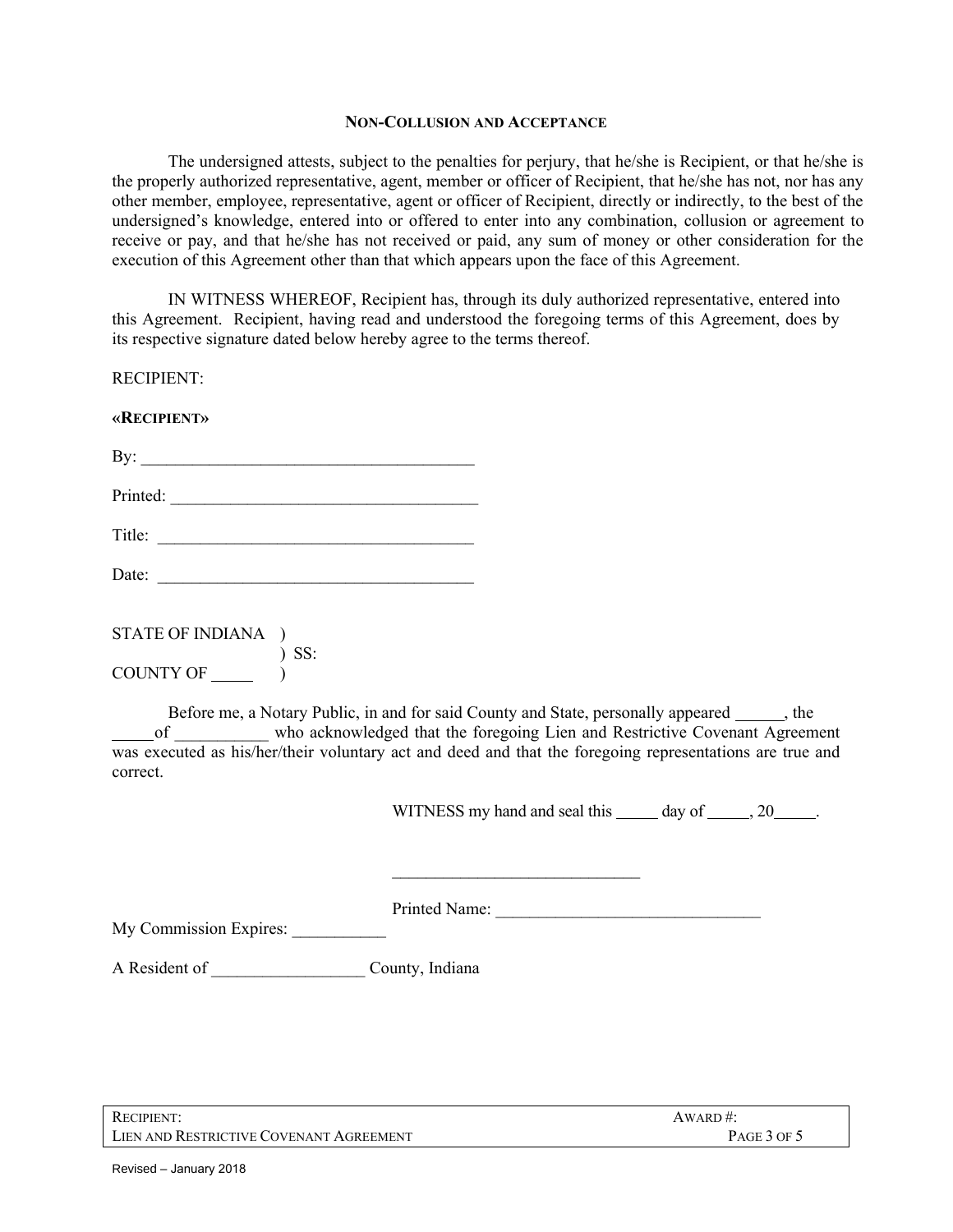#### **NON-COLLUSION AND ACCEPTANCE**

The undersigned attests, subject to the penalties for perjury, that he/she is Subrecipient, or that he/she is the properly authorized representative, agent, member or officer of Subrecipient, that he/she has not, nor has any other member, employee, representative, agent or officer of Subrecipient, directly or indirectly, to the best of the undersigned's knowledge, entered into or offered to enter into any combination, collusion or agreement to receive or pay, and that he/she has not received or paid, any sum of money or other consideration for the execution of this Agreement other than that which appears upon the face of this Agreement.

IN WITNESS WHEREOF, Subrecipient has, through its duly authorized representative, entered into this Agreement. Subrecipient, having read and understood the foregoing terms of this Agreement, does by its respective signature dated below hereby agree to the terms thereof.

SUBRECIPIENT:

### **«SUBRECIPIENT»**

 $\mathbf{By:}$ 

| Printed: |
|----------|
|          |

Title:

Date: \_\_\_\_\_\_\_\_\_\_\_\_\_\_\_\_\_\_\_\_\_\_\_\_\_\_\_\_\_\_\_\_\_\_\_\_\_

STATE OF INDIANA ) ) SS: COUNTY OF MARION)

Before me, a Notary Public in and for said County and State, personally appeared entity at the \_\_\_\_\_\_\_\_\_\_\_\_\_\_\_ (title) of \_\_\_\_\_\_\_\_\_\_\_\_\_\_\_\_\_\_\_\_\_\_\_\_\_ (subrecipient), and who acknowledged that the foregoing Lien and Restrictive Covenant Agreement was executed in such capacity as its voluntary act and deed.

 $\mathcal{L}_\text{max}$  , where  $\mathcal{L}_\text{max}$  and  $\mathcal{L}_\text{max}$ 

WITNESS my hand and seal this day of , 20 .

Printed Name:

My Commission Expires:

A Resident of \_\_\_\_\_\_\_\_\_\_\_\_\_\_\_\_\_\_ County, Indiana

RECIPIENT: AWARD #: LIEN AND RESTRICTIVE COVENANT AGREEMENT PAGE 4 OF 5